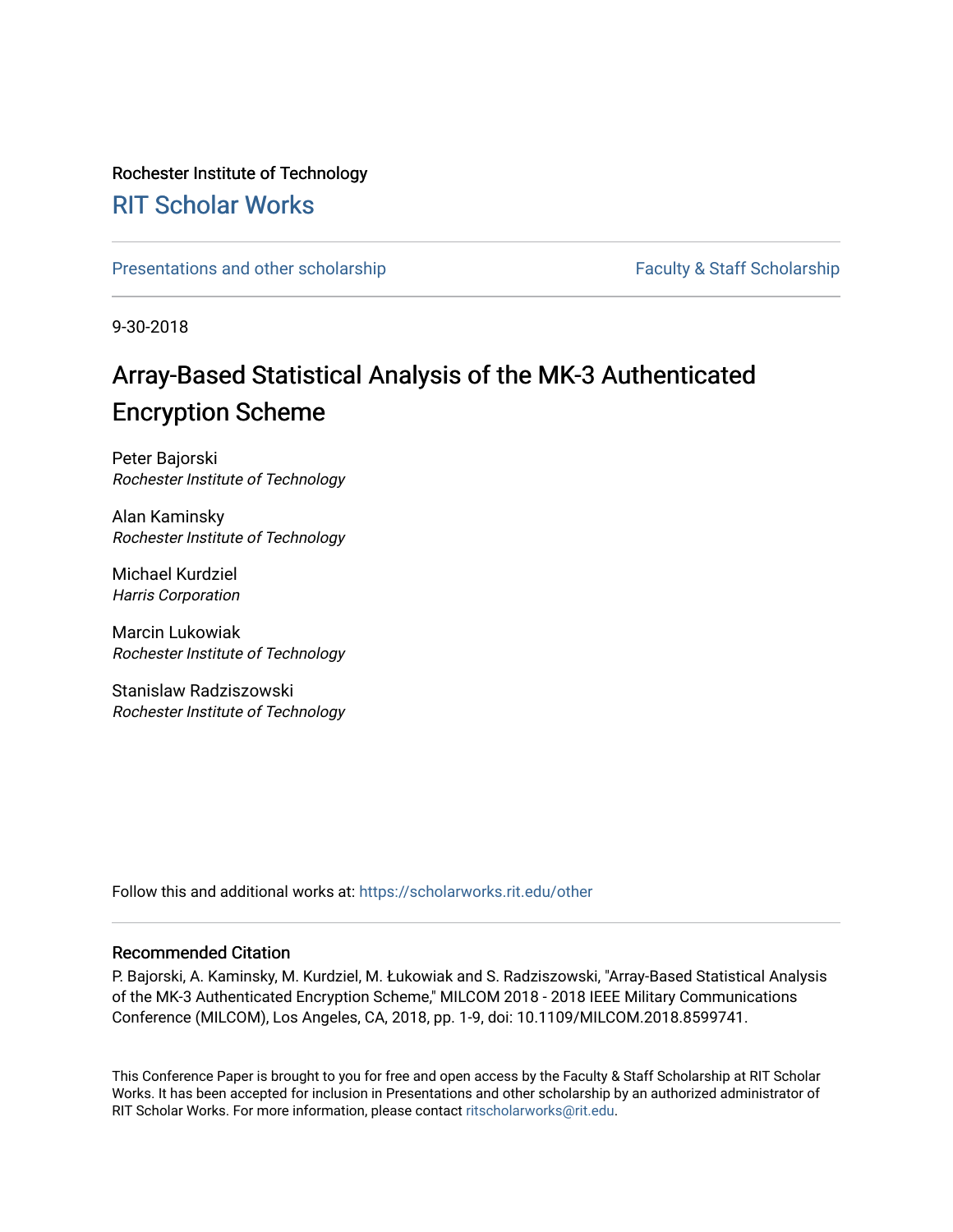# Array-Based Statistical Analysis of the MK-3 Authenticated Encryption Scheme

Peter Bajorski<sup>1</sup>, Alan Kaminsky<sup>2</sup>, Michael Kurdziel<sup>3</sup>, Marcin Łukowiak<sup>4</sup>, and Stanisław Radziszowski<sup>2</sup>

<sup>1</sup> School of Mathematical Sciences, Rochester Institute of Technology <sup>2</sup>Department of Computer Science, Rochester Institute of Technology <sup>3</sup>Harris Corporation, Rochester, NY <sup>4</sup>Department of Computer Engineering, Rochester Institute of Technology

*Abstract*—Authenticated encryption (AE) schemes are symmetric key cryptographic methods that support confidentiality, integrity and source authentication. There are many AE algorithms in existence today, in part thanks to the CAESAR competition for authenticated encryption, which is in its final stage. In our previous work we introduced a novel AE algorithm MK-3 (not part of the CAESAR competition), which is based on the duplex sponge construction and it is using novel large  $16\times16$  AES-like S-boxes. Unlike most AE schemes, MK-3 scheme provides additional customization features for users who desire unique solutions. This makes it well suited for government and military applications. In this paper, we develop a new arraybased statistical analysis approach to evaluate randomness of cryptographic primitives and show its effectiveness in the analysis of MK-3. One of the strengths of this method is that it focuses on the randomness of cryptographic primitive function rather than only on the randomness of the output.

#### I. INTRODUCTION

The overarching goal of symmetric key cryptography is to enable private communication over an insecure channel in the presence of adversaries. Two fundamental requirements for achieving this goal are encryption and authentication. Encryption provides *confidentiality* while authentication provides data *integrity* and assurance of message origin [1].

Many authenticated encryption algorithms are in existence today, but they are often unsatisfactory in terms of performance, security, or ease of use. Some algorithms require two passes per block of plaintext to encrypt and authenticate. This is generally undesirable because it often means a slower algorithm. Some algorithms have been shown to be insecure or difficult to use properly. Many algorithms, such as the ones based on generic composition, require two unique and unrelated keys. This should be avoided whenever possible because key management is a difficult problem [2].

Furthermore, new authenticated encryption algorithms are needed that meet the stringent requirements of government and military applications. Such algorithms are typically not in the public domain. The goal of such restriction is to reduce or eliminate academic interest in cryptanalyzing the algorithm and publishing results about it [3]. Our previous work consisted of designing the MK-3 authenticated encryption scheme satisfying all of the above [4], [5].

In this paper, we study randomness of the mapping between the key, plaintext and cipertext as defined by the MK-3 scheme using a new array-based statistical method described in the following.

In the process of checking randomness of cryptographic primitive functions, various inputs are selected, and then randomness of the resulting outputs is checked. This task is computationally intensive, since we want to check a large number of possible inputs. Hence, it is important to use efficient techniques, which, in turn, increases chances of detecting non-random behavior. The main purpose of the array-based approach is to improve the efficiency of this process. This approach is a follow-up to some ideas presented in [6], [7]

We start with a simple scenario, where a cryptographic primitive function can be represented as a function of two inputs, the key and the plaintext, with the ciphertext being the output of that function. The two inputs will be denoted as A and B, and the cryptographic function output will be written as  $Y = f(A, B)$ . Since Y consists of N bits, we will treat it as an N-dimensional vector of bits. The inputs A, B consist of  $K$  bits each and will be treated as  $K$ -dimensional vectors. In the array-based approach, we use sequences of vector inputs  $A_i$ ,  $i = 1, ..., I$  and  $B_j$ ,  $j = 1, ..., J$ , and produce the outputs  $Y_{n,i,j}$ , for all possible pairs  $(i, j)$  and  $n = 1, \ldots, N$ , where  $Y_{n,i,j}$  represents the *n*-th bit of the output for  $A_i$  and  $B_j$ . The values of  $Y_{n,i,j}$  can be arranged into a 3-dimensional array, and the statistical testing is done along various dimensions of that array. For example, we can fix the value of  $j$  and test randomness of the bit-array consisting of  $N \cdot I$  bit positions

$$
[Y_{n,i,j_0}]_{n=1,\ldots,N;i=1,\ldots,I}.\tag{1}
$$

This testing would be repeated  $J$  times for all possible values of  $j_0$ . Due to performing many statistical tests here, the critical values for randomness detection need to be adjusted for the multiple inference effect, which we do here using the Bonferroni approach. When  $D$  instances of hypothesis testing are performed, the probability of type I error of each individual test needs to be set to  $\alpha/D$  in order to obtain the joint probability of one or more type I errors (in all  $D$  instances of hypothesis testing) that is not larger than  $\alpha$ . See [8] for more details.

In a similar fashion, other dimensions can have a fixed value, and the corresponding bit-array is tested. Two dimen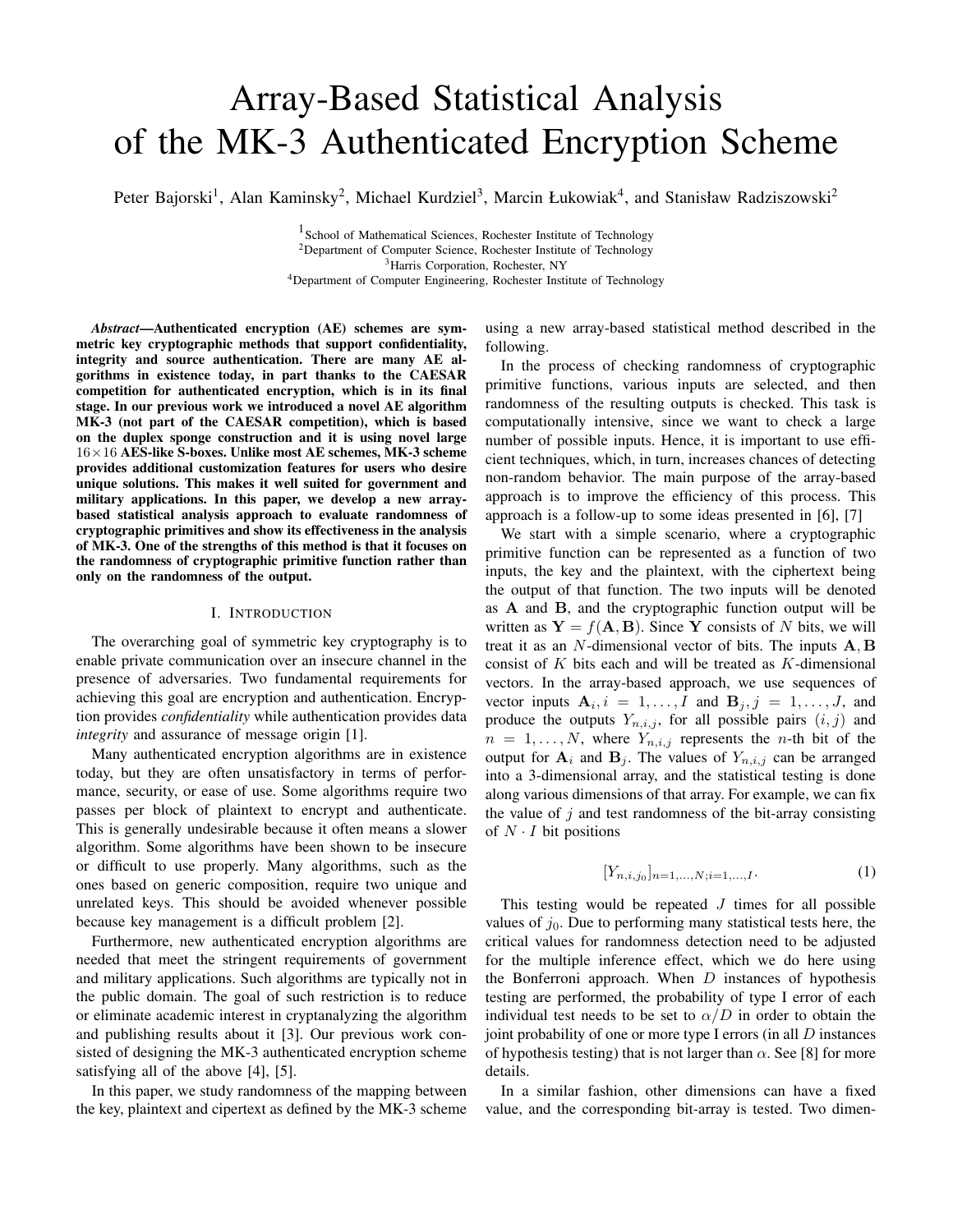sions can also be fixed, so that the set of bits for testing is selected based on changing the third dimension. For example, we could fix i at  $i_0$ , j at  $j_0$  and the bit positions for testing randomness would become

$$
[Y_{n,i_0,j_0}]_{n=1,\ldots,N}.\tag{2}
$$

One advantage of this array-based approach is that we have a potential to detect non-randomness in a more selective fashion. For example, if the non-randomness occurs only for a certain value of input B being tested, this would be detected. On the other hand, if the sequence of all bits  $Y_{n,i,j}$  is tested, this non-randomness might not be detected, since it could potentially be masked by the remaining random data.

In our testing, we focused on the inputs that were nonrandom. Using a random selection of inputs is detrimental to an efficient process of detection of non-randomness. It is not surprising to see random output from random inputs, even if the function is non-random. An extreme example is that of the identity transformation, where the output would be taken as a concatenation of the two inputs. In this case, the outputs from random inputs would also be random, even though the function is highly non-random.

#### II. MK-3 AE ALGORITHM

The MK-3 algorithm is a single pass authenticated encryption algorithm designed with hardware implementation in mind. The core of MK-3 is a permutation function  $f$  comprised of 4 transformations, which are computed on a 512-bit state split into 16-bit words. This permutation function  $f$  is used as the core of a duplex sponge construction [9]. The sponge is a relatively new primitive made popular by Keccak, the winner of the SHA-3 competition [10]. The sponge is unique in that it can be configured to allow for a variety of different cryptographic uses. It has an internal state  $S$  comprised of  $b$ bits split into a rate r and capacity c, such that  $b = r+c$ . Basic sponge construction consist of two stages. Data is "absorbed" into the sponge by passing it through the underlying function  $f$  in r-bit length blocks. It is then "squeezed" out, generating output of arbitrary length specified at run time. The duplex sponge construction is a slight modification of the sponge which maintains state between calls while absorbing and squeezing the data during each iteration [9]. Figure 1 illustrates this approach in the context of the MK-3 authenticated encryption scheme, where AE functionality can be achieved through successive duplexing calls with the key, initialization vector (IV), additional authenticated data (AAD) and blocks of the plaintext  $(M_i)$ . Each absorbed r-bit plaintext block  $M_i$  is used to produce one ciphertext block  $C_i$ , and the authentication tag  $T$  is outputed at the end.

Pseudocode of the permutation  $f$  is given in Algorithm 1 and an illustration of a round operation is presented in Figure 2. The first transformation of Algorithm 1 is non-linear. It passes each 16-bit state word through an S-box (line 7). The S-box returns the modular inverse of the input multiplied by a transformation matrix and added to an offset vector. After

| <b>Algorithm 1</b> MK3 Permutation $f$    |                                                                                     |
|-------------------------------------------|-------------------------------------------------------------------------------------|
| 1: $N_r \leftarrow 10$ (or 16)            | $\triangleright$ number of rounds                                                   |
| 2: $N_b \leftarrow 512$                   | $\triangleright$ number of bits in state                                            |
| 3: $N_w \leftarrow 32$                    | $\triangleright$ number of 16-bit words in state                                    |
| 4: function $f(S)$                        | $\triangleright$ permute state S in place                                           |
| for $r \leftarrow 1, N_r$ do<br>5:        |                                                                                     |
| 6:                                        | <b>for</b> $i \leftarrow 0, N_w - 1$ <b>do</b> $\triangleright$ substitution step S |
| 7:                                        | $S. word[i] \leftarrow sbox(S. word[i])$                                            |
| end for<br>8:                             |                                                                                     |
| $S' \leftarrow S.copy()$<br>9:            |                                                                                     |
| 10:                                       | for $b \leftarrow 0, N_b - 1$ do $\Rightarrow$ permutation step $\pi$               |
| 11:                                       | $b' \leftarrow (31b + 15) \mod 512$                                                 |
| $S_b \leftarrow S'_{b'}$<br>12:           |                                                                                     |
| end for<br>13:                            |                                                                                     |
| for $j \leftarrow 0, N_w/2 - 1$ do<br>14: | $\triangleright$ mix step M                                                         |
| $i \leftarrow 2i$<br>15:                  |                                                                                     |
| 16:                                       | $(S. word[i], S. word[i + 1])$                                                      |
| 17:                                       | $\leftarrow mix(S. word[i], S. word[i+1])$                                          |
| end for<br>18:                            |                                                                                     |
| $S \leftarrow S \oplus RC[r]$<br>19:      | $\triangleright$ add round constant                                                 |
| end for<br>20:                            |                                                                                     |
| 21: end function                          |                                                                                     |

substitution, the data is permuted by passing it to the affine function  $\pi(x) = 31x + 15 \mod 512$  (lines 11–12). The data is then mixed, providing local diffusion. Neighboring pairs of words are mixed together to produce two new words (lines 15–17) which are passed onto the next step. Finally, a round constant is added to the state (line 19).

The security level of a keyed sponge was shown by Jovanovic et. al [11] to be

$$
\min(2^{(r+c)/2}, 2^c, 2^{|K|}).
$$

The duplex sponge construction we use is the same as keyed sponge for the first application of permutation, and thus this security claim holds for one-block message. For general case of duplex more thorough argument is needed as in [9].

The MK-3 scheme allows for keys  $K$  of length 128 and 256 bits. In both cases the rate  $r$  is kept at 128 bits and  $c = 384$ , which permits for simple transitioning between the two key lengths. The operational difference in MK-3 between key sizes is the number of rounds  $N_r$  which are iterated while computing  $f$ , namely using a 128-bit key requires 10 rounds while 256-bit key requires 16 rounds. The number of rounds was determined by calculating the linear and differential complexity over a number of rounds until it exceeds the generic security of the algorithm [4]. Differential and linear cryptanalysis of MK-3 showed that 6 and 12 rounds are required to obtain a level of security above  $2^{128}$  and  $2^{256}$ , respectively. The additional 4 rounds for each key size are used to further increase the security margin.

*1) Substitution Step:* A substitution box aims to provide a non-linear operation to a cryptographic function. Generally, an S-box takes in  $k$  bits of input and produces  $l$  bits. Although  $k$ and  $l$  need not be equal, they are equal in both the AES and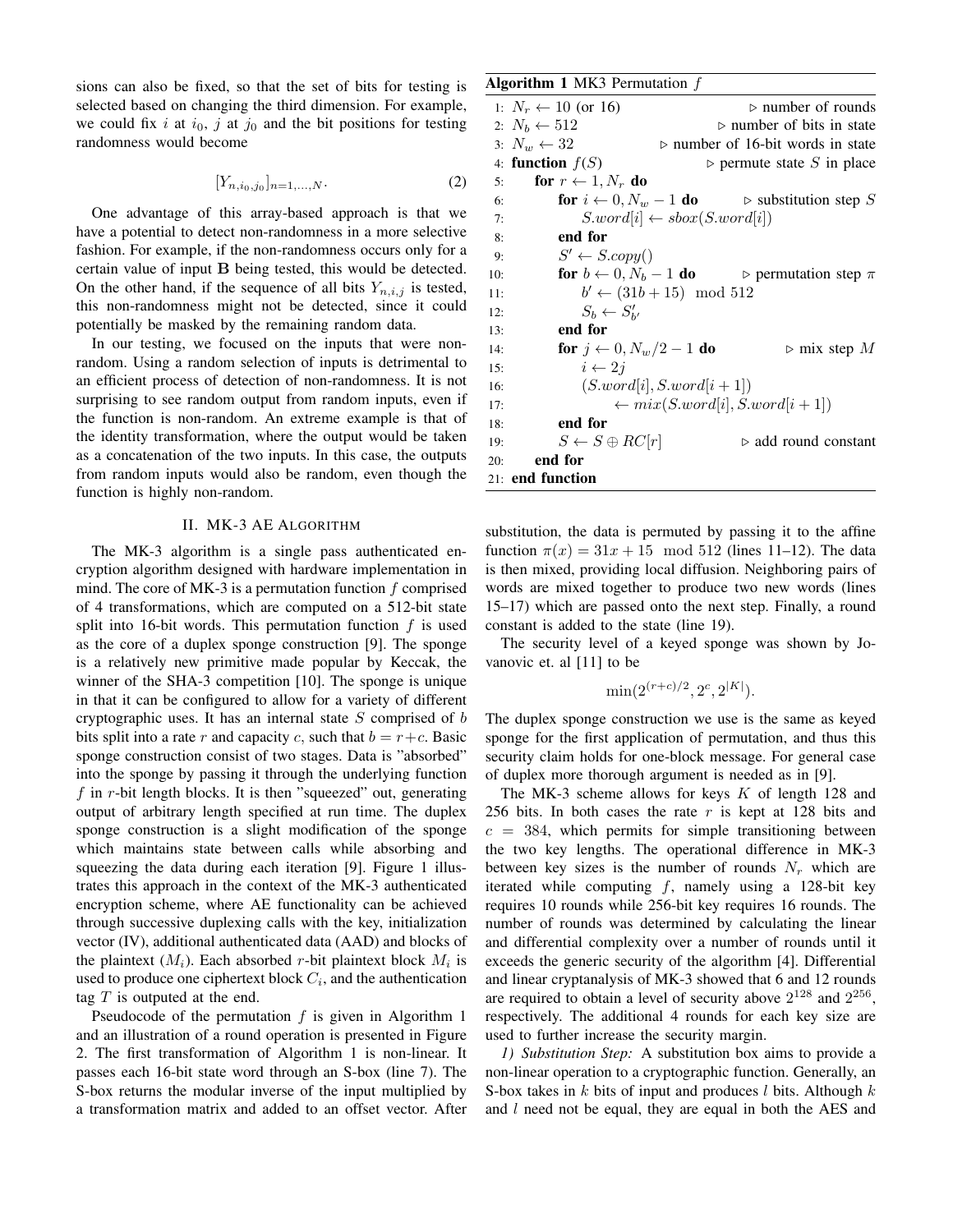

Figure 1: The duplex construction



Figure 2: MK-3 round operation

MK-3, with  $k = l = 8$  and  $k = l = 16$ , respectively. MK-3 is the first cryptographic algorithm to our knowledge to employ larger than 8-bit S-boxes [4]. The construction of 16-bit Sboxes for MK-3 was presented by Wood et al. in [12]. These S-boxes, similarly as the AES S-box, find the inverse of the input and pass it through an affine transformation. The default case for MK-3 is:

 0 0 1 0 0 0 0 1 0 0 1 1 1 1 1 0 1 1 0 0 0 0 0 1 0 1 1 0 1 0 1 0 1 1 0 0 1 0 1 1 0 1 0 1 0 0 1 1 1 1 1 0 0 0 1 0 0 1 1 0 0 0 0 0 1 1 0 0 0 1 1 0 0 1 1 1 1 0 1 1 0 1 0 0 0 0 1 1 0 1 1 1 1 1 0 1 0 0 1 0 1 0 1 0 1 1 0 0 1 1 0 0 1 0 1 1 1 0 1 1 0 0 0 1 0 1 1 1 0 1 0 0 0 0 0 0 1 0 0 1 1 1 0 1 1 0 1 1 0 0 0 1 0 0 1 0 1 0 0 0 1 0 1 0 0 1 1 1 0 0 1 1 0 1 0 0 1 0 1 1 1 0 1 1 1 1 0 1 1 0 0 1 1 0 1 0 0 1 0 1 1 0 0 1 0 0 0 1 0 1 0 0 0 1 1 1 1 0 0 0 0 0 0 1 1 0 0 0 1 1 0 1 0 1 1 1 1 0 0 0 1 1 0 1 0 1 1 0 1 0 0 1 1 0 0 0 × x15 x14 x13 x12 x11 x10 x9 x8 x7 x6 x5 x4 x3 x2 x1 x0 −1 ⊕ 0 1 0 0 0 1 0 1 1 0 1 1 0 1 1 1 .

A common way of finding the multiplicative inverse is to

use the Extended Euclid Algorithm. This is a fine solution for software, however it is very complex to implement in hardware, especially over 16-bit elements. To reduce complexity, a non-standard composite field construction can be used to directly solve for the inverse [4].

*2) Permutation Step:* After passing each word of the state through an S-box, the state bits are permuted by  $\pi(x)$  =  $31x + 15 \mod 512$ . In hardware this is a reordering of wires according to  $\pi(x)$ .

*3) Mixing Step:* Mixing functions operate over pairs of 16-bit state words. The mixer's operation consists of the multiplication of a  $2 \times 2$  matrix of elements in the Galois field  $GF(2^{16})$  by the vector containing two consecutive state words (3). The Galois field  $GF(2^{16})$  is represented by using irreducible polynomial  $q(x) = x^{16} + x^5 + x^3 + x^2 + 1$ . The two output words  $A'$ ,  $B'$  of the mixing step are given by

$$
\begin{bmatrix} A' \\ B' \end{bmatrix} = \begin{bmatrix} 1 & x \\ x & x+1 \end{bmatrix} \times \begin{bmatrix} A \\ B \end{bmatrix}.
$$
 (3)

After the mixing step, the entire state has a 512-bit constant added to it with bitwise  $\oplus$  (XOR). The constants are derived using Keccak, the SHA-3 competition winner. Each round constant  $RC_i$  is the output of Keccak calculated for the ASCII value of the round number [4].

#### III. MK-3 STATISTICAL ANALYSIS

#### *A. Data Generation Process*

For the purpose of checking randomness of MK-3, we used an approach depicted in Figure 3. The inputs A and B are as described in the introduction section, and the whole state C consisting of 512 bits is used as the Y output.

In order to generate a sequence of inputs  $\mathbf{A}_i$ ,  $i = 1, \dots, I$ , we started with a sequence of 128 zero bits as the  $A_1$  vector. Then we defined  $\mathbf{A}_2$  vector by flipping the first bit of  $\mathbf{A}_1$  to 1, defined  $A_3$  vector by flipping the second bit of  $A_1$  to 1, and so on, for all 128 bits of  $A_1$ . This resulted in 129 vectors  $A_i$ , for  $i = 1, \ldots, 129$ . Note that each  $A_i$  for  $i > 1$  has exactly one bit equal to 1. The inputs B were defined in the same way, so  $\mathbf{B}_i = \mathbf{A}_i$ , for  $i = 1, \ldots, 129$ . The f function (see its use in Figure 3) was calculated using  $k$  rounds, for  $k$  ranging from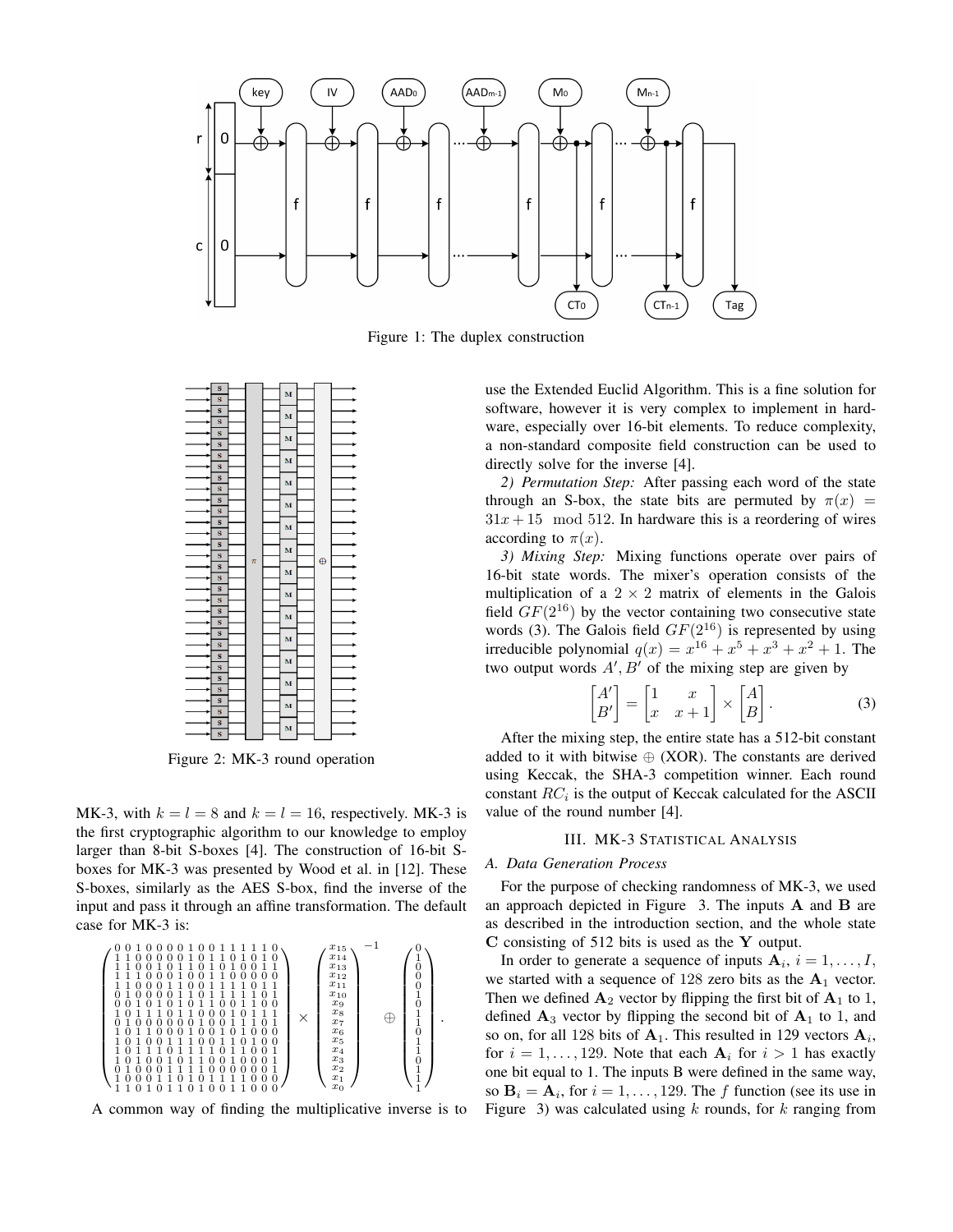

Figure 3: Test setup

1 to 10. To summarize, for each fixed number of rounds  $k$ , our data can be written as an array of bits  $Y_{n,i,j} = f_n(\mathbf{A}_i, \mathbf{B}_j)$ , where  $n = 1, \ldots, 512; i, j = 1, \ldots, 129$  (for simplicity our notation ignores the dependence on the number of rounds,  $k$ ).

#### *B. Randomness Checking*

The first step in our randomness checking was to test the frequency of 1's against the expected statistical variability. The top panel of Figure 4 shows the frequency of 1's among  $129 \cdot 129$  bits of the array

$$
[Y_{n_0,i,j}]_{i=1,\ldots,129,j=1,\ldots,129},
$$

where  $n_0$  is the index shown on the horizontal axis. The horizontal dashed lines mark the limits of the acceptable statistical variability, which were calculated as

$$
0.5 \pm s \cdot z(1 - 0.05/2D) \tag{4}
$$

for  $s = \sqrt{0.25/m}$ , where m is the number of bits being tested for the frequency of 1's (here  $m = 129.129$ ), D is the number of multiple comparisons being performed (here  $D = 512$ ), and  $z(\alpha)$  is the  $\alpha$  level percentile from the standard normal distribution. The limits in (4) are calculated based on the normal approximation of the thresholds for rejection of the null hypothesis that the probability of observing the value 1 is equal to 0.5. The Bonferroni adjustment was explained in Section I and more details are given in [8]. Observed frequencies of 1's out side of the limits defined in (4) point to nonrandom behavior.

We can see in the top panel of Figure 4 that the majority of the frequencies are outside of the acceptable limits for the case of only one round. This points to some non-randomness when only one round of the algorithm is being used. The second panel of Figure 4 shows analogous results when two rounds are being used. Again, we can see a fair amount of nonrandomness in the data. Figure 5 shows analogous results for cases when three and four rounds are being used, respectively.



Figure 4: Frequency of 1's accross all bit positions for 1 and 2 rounds

This time, all frequencies are within the acceptable limits of variability. We don't show the results with more rounds, since they look similar to those in Figure 5, and again no nonrandomness was detected in those cases.

Figure 6 shows the frequency of 1's among  $512 \cdot 129$ bits of  $[Y_{n,i,j_0}]_{n=1,...,512,i=1,...,129}$ , where  $j_0$  is the column index (representing the index of the B input) shown on the horizontal axis. The limits of the acceptable variability are again calculated based on (4), however here  $m = 512 \cdot 129$ and  $D = 129$ . The top panel of Figure 6 shows some nonrandom patterns, when only one round is being used. On the other hand, two rounds are sufficient, in this case, in order to generate frequencies within the acceptable range. We also observe it for 3 and 4 rounds (see Figure 7) and for more rounds up to 10.

Figures analogous to 6 and 7 were also created (but not shown here) in order to show the frequency of 1's among  $512$ . 129 bits of  $[Y_{n,i_0,j}]_{n=1,...,512,j=1,...,129}$ , where  $i_0$  is the row index (representing the index of the A input) on the horizontal axis. Those figures are not shown here, since they show results very similar to those shown in Figures 6 and 7.

We also considered patterns in several consecutive bits. For example, in random data, we should observe two-bit pattern 00 in approximately 25 percent of cases. The same is true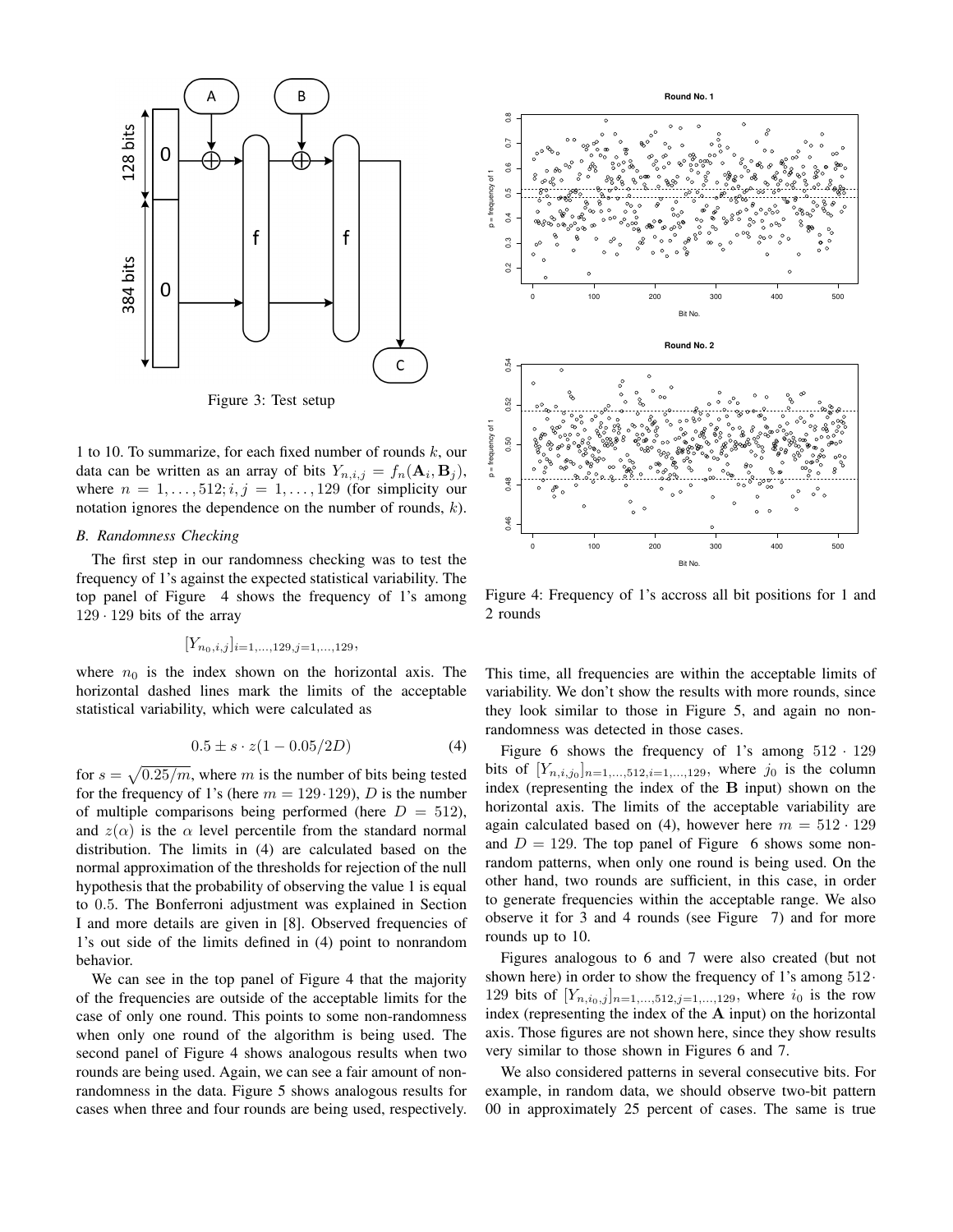

4 rounds

|                    | number of rounds |                |        |  |
|--------------------|------------------|----------------|--------|--|
| number of bits $H$ |                  | $\overline{2}$ | $3-10$ |  |
| $\overline{2}$     | 2006             | 1804           |        |  |
| 3                  | 4096             | 2158           | 0      |  |
|                    | 7815             | 931            | 0      |  |
| 5                  | 1025             | 919            | 0      |  |
| 6                  | 1029             | 907            | 0      |  |
|                    | 1026             | 891            | 0      |  |
| 8                  | 1034             | 883            | 0      |  |
| Q                  | 1025             | 843            | 0      |  |
| 10                 | 1032             | 828            |        |  |

Table I: Number of non-random cases across a fixed bit position of the output

for the remaining patterns 01, 10, and 11. We explore here H consecutive bits, where  $H = 2, \dots, 10$ , with  $2^H$  possible patterns in each case. The randomness is assessed based on staying within the acceptable limits defined in a way similar to formula (4), which now takes the form

$$
p_0 \pm s \cdot z(1 - 0.05/2D), \tag{5}
$$

for  $p_0 = 2^{-H}$  and  $s = \sqrt{p_0 \cdot (1 - p_0)/m}$ , where m is the number of tested patterns, and the remaining notation is the same as that for (4). The number of non-random cases is summarized in Table I for testing across a fixed bit position of the output. The total number of cases is given by  $D = 512 \cdot 2^H$ 

0 20 40 60 80 100 120 Column No.



Figure 5: Frequency of 1's accross all bit positions for 3 and Figure 6: Frequency of 1's accross **B** inputs for 1 and 2 rounds

|                    | number of rounds |          |          |  |
|--------------------|------------------|----------|----------|--|
| number of bits $H$ |                  | 2        | $3-10$   |  |
| $\mathfrak{2}$     | 11               | 0        |          |  |
| 3                  |                  | 0        | 0        |  |
| 4                  | O                | 0        | 0        |  |
| 5                  | 0                | 0        | n        |  |
| 6                  | 0                | 0        | $\Omega$ |  |
|                    | O                | 0        | 0        |  |
| 8                  | 0                | 0        | n        |  |
| Q                  | 0                | $\Omega$ | O        |  |
|                    |                  |          |          |  |

Table II: Number of non-random cases across B inputs

and  $m = |129.129/H|$ . We observe non-random cases for up to two rounds only. Table II shows analogous counts of nonrandom cases across columns (B inputs). Here  $D = 129 \cdot 2^H$ and  $m = |512 \cdot 129/H|$ . We observe non-randomness only for some cases when using one round.

Table III shows analogous counts of non-random cases across rows  $(A \text{ inputs})$ . Here the values of D and m are the same as those for the case of Table II. This time, nonrandomness is observed only for up to two rounds.

### IV. CONCLUSIONS AND FUTURE WORK

The new array-based statistical analysis approach developed in this paper confirms the desired randomness properties of the MK-3 scheme, when at least three rounds are used. This